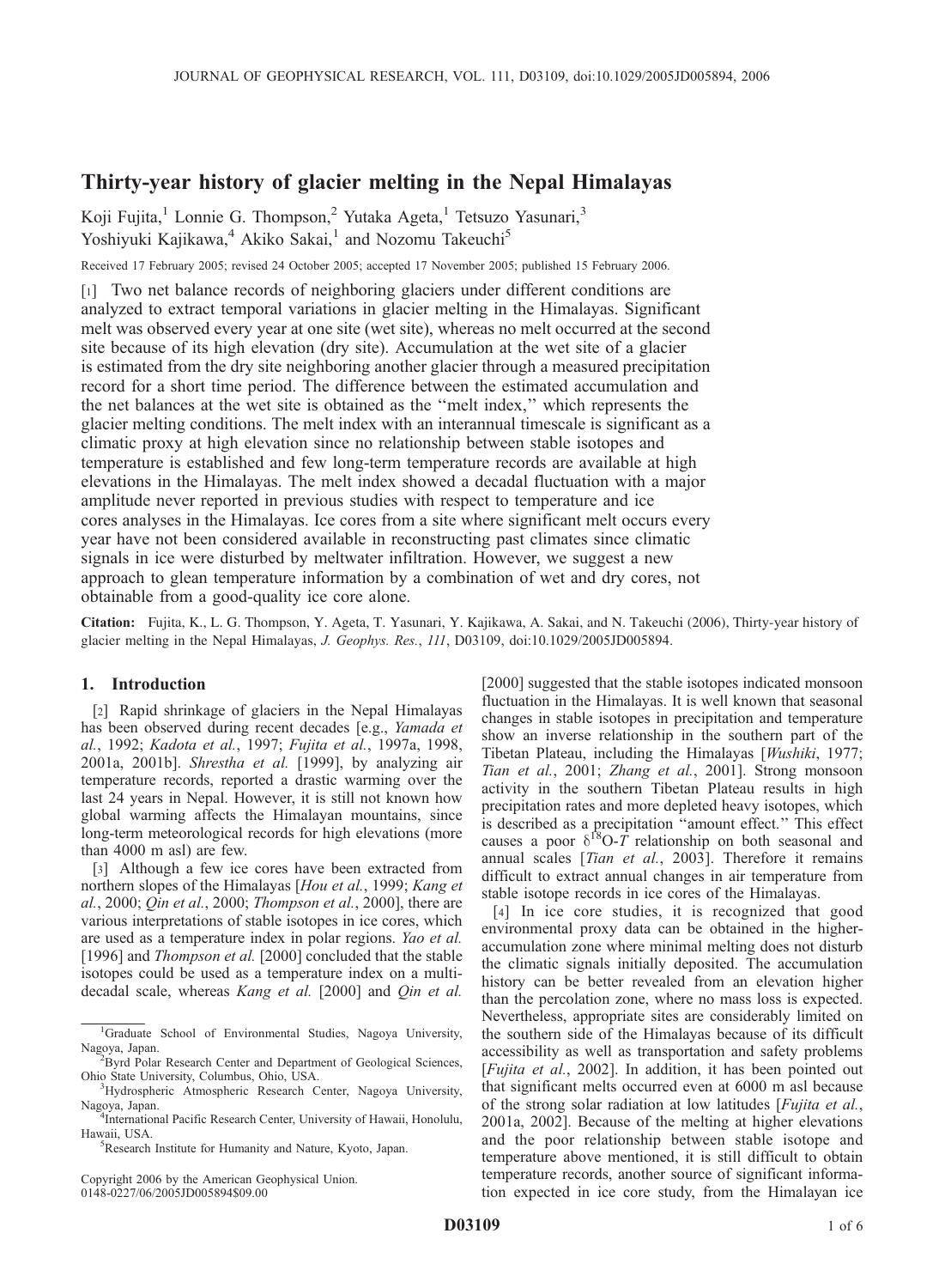

Figure 1. (a) Topographical image of the Asian highland by World Wind, NASA, and (b) map of Nepal. KTM, KY, and NY denote Kathmandu (capital of Nepal), Kyangjin, and Nyalam meteorological stations, where instrumental records are available. YL and DS denote Yala and Dasuopu glaciers, where net balance records were analyzed in this study.

core on an interannual timescale. In general, it is thought to be difficult to reconstruct a paleoenvironment from a "wet ice core." In this study, however, we attempt to extract interannual change in glacier melting conditions using net balance records from different sites of the two neighboring glaciers, one exposed to melting and the other not. Since the net balance of the ''wet site'' consists of accumulation (solid precipitation) and ablation (melting and evaporation), the ablation record could be extracted if the accumulation record was obtained somehow. We attempt, therefore, to evaluate the glacier melting history of a ''wet site,'' which is thought to be unsuitable for paleoclimatology, by estimating the accumulation of the site from the ''dry site'' of the neighboring glacier.

# 2. Data Used

## 2.1. Net Balance of Yala Glacier

[5] The Yala Glacier in the Langtang Valley is located in the central Nepal Himalayas (28°14<sup>7</sup>N, 85°37'E; YL in Figure 1). Several glaciological investigations have been carried out on this glacier since the 1980s. Ageta et al. [1984] and Steinegger et al. [1993] have analyzed photographs of crevasse walls at different altitudes. Since 1985, successive pit observations were carried out at 5350 m asl in the accumulation zone of the glacier [Iida et al., 1987; Ozawa, 1991]. Shallow ice cores (several meters in depth) have been extracted at a neighboring altitude in 1991 [Shiraiwa, 1993], 1994 [Yoshimura et al., 2000] and 1996

(this study). Distinct dirt layers formed during a dry season [Iida et al., 1987; Kohshima, 1987; Yoshimura et al., 2000] are utilized as clearly discernable annual markers in pits and ice cores of this glacier. Dirt layers on crevasse walls appeared more clearly than those in pit/ice cores, because the concentration of dirt materials and algal cells growing on them occurred wherever meltwater and abundant light were available [Yoshimura et al., 2000]. Dirt layer spacing of crevasse walls is converted to a net balance (mm water equivalent, w.e.; Figure 2) by use of a density-depth relation of firn [Iida et al., 1984]. Since  $\pm 10\%$  scattering was found in densities at the same depth from all pit observations, the error bar due to the density assumption  $(\pm 10\%)$  is also drawn for the data from crevasse walls in the figure. The depth (22 m) at which the tritium peak of 1963 was found in the ice core drilled in 1982 [Watanabe et al., 1984] coincided with the depth of the layer counted as 1963  $(21.7 \text{ m})$  in the crevasse wall analysis by *Ageta et al.* [1984]. This implies, therefore, that the crevasse wall could be used as an alternative for an ice core as long as its dirt layer spacing can be measured precisely. Net balance in the water equivalent of the other observations (pits and ice cores) was measured in each observation. Although the deepest ice core (60 m to the bed rock) was extracted in 1982 [Watanabe et al., 1984], only the density-depth relationship was used for this study since no annual layers had been detected. Depth of pits, height of crevasse walls, length of ice cores, estimated age, observed altitudes and data sources are summarized in Table 1.

[6] These net balances were obtained during different years and at different altitudes. Because deeper layers came from a higher altitude where the net balance was more positive because of less melting, corrections had to be made to take account of the glacier flow and mass balance gradient. The effects of those variables are calculated by the following equation:

$$
b_c(t) = b_i(t) + \frac{\partial b}{\partial z} \times (v \times (t - t_o) \times \tan \beta - (z_o - z_c)). \tag{1}
$$

Here,

 $b_c(t)$  corrected net balance in a given year (mm w.e.);

 $b_i(t)$  original net balance in a given year (mm w.e.);



Figure 2. Temporal variations in net balance obtained by several observations (gray circles) and in corrected net balance at 5380 m asl (solid rhombuses) of Yala Glacier, Langtang Valley, Nepal Himalayas. Gray error bars are attributed to assumption of density-depth relation  $(\pm 10\%$ difference), adopted for crevasse wall observations. Black error bars show possible range of net balance attributed to assumptions with respect to glacier movement (see text).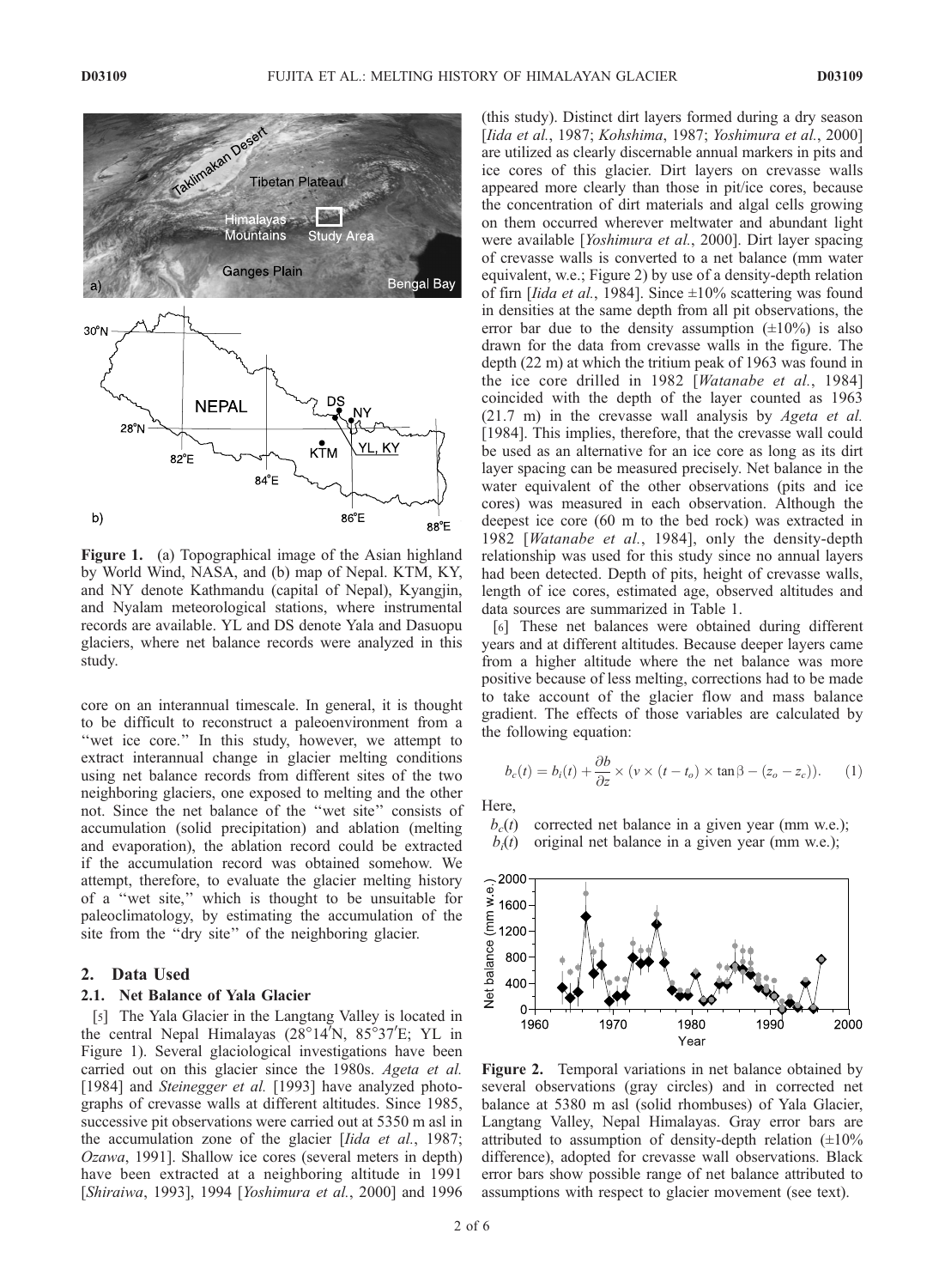| Year Observed | Obiective | Altitude, m asl | Depth, m | Estimated Year at the<br>Bottom of Each Observation | References                 |
|---------------|-----------|-----------------|----------|-----------------------------------------------------|----------------------------|
| 1982          | ice core  | 5400            | 60.0     | $1912^a$                                            | Watanabe et al. [1984]     |
| 1982          | crevasse  | 5370            | 21.7     | 1963                                                | <i>Ageta et al.</i> [1984] |
| 1985          | pit       | 5350            | 5.3      | 1983                                                | <i>Iida et al.</i> [1987]  |
| 1987          | pit       | 5350            | 4.5      | 1985                                                | Ozawa [1991]               |
| 1989          | crevasse  | 5580            | 12.8     | 1983                                                | Steinegger et al. [1993]   |
| 1991          | ice core  | 5350            | 6.0      | 1986                                                | Shiraiwa [1993]            |
| 1994          | ice core  | 5350            | 6.7      | 1987                                                | Yoshimura et al. [2000]    |
| 1996          | ice core  | 5385            | 10.0     | 1990                                                | present study              |
| 1996          | ice core  | 5430            | 10.0     | 1991                                                | present study              |

Table 1. Data Sources for Net Balance of Yala Glacier

<sup>a</sup>Annual layers were not detected.

 $\partial b/\partial z$  net balance gradient (5  $\pm$  1 mm w.e. m<sup>-1</sup>);

- $\beta$  slope angle above the study site (18 ± 2°);
- $\nu$  horizontal surface flow speed above the study site  $(13 \pm 3 \text{ m a}^{-1});$
- $t$  a given year;
- $t_o$  observed year for each net balance data set (year of surface layer);
- $z<sub>o</sub>$  altitude where a net balance data set was observed (see Table 1);
- $z_c$  altitude (5380 m asl) where net balance was corrected.

[7] The net balance gradient  $(5 \pm 1 \text{ mm w.e. m}^{-1})$  in the accumulation zone was obtained by mass balance measurement in 1996 [Fujita et al., 1998] and the difference between the two ice cores extracted at 5385 m and 5430 m asl, respectively, in 1996. The slope angle  $(18 \pm 2^{\circ})$ above the site and the horizontal surface flow speed (13  $\pm$  $3 \text{ m a}^{-1}$ ) were obtained from survey observation data in 1982 and 1996 [Yokoyama, 1984; Ageta et al., 1984; Fujita et al., 1998]. Vertical strain was neglected since the depths were shallow enough  $(\leq 10 \text{ m})$  against the glacier thickness (60 m). Temporal variations in the corrected net balance at 5380 m asl were finally calculated as shown in Figure 2, which also shows a possible range of the net balance due to the above assumptions and overlapping data. The net balance of the Yala Glacier has decreased during the last few decades  $(-76.8 \text{ mm} \text{ w.e.})$ per decade), showing large periodical fluctuations.

#### 2.2. Ice Core of Dasuopu Glacier

[8] Two ice cores were extracted in 1997 at 7200 m asl from the Dasuopu Glacier located 19 km north of the Yala Glacier (28°23′N, 85°43′E; DS in Figure 1). The net balance of the Dasuopu core (C3) was obtained by counting the annual cycles of stable isotopes, dust and ions, which were well preserved under the high annual accumulation  $(\sim 1000$  mm w.e.) [*Thompson et al.*, 2000]. The annual layer counting was verified at 42.2 m by the location of a 1963 beta radioactivity horizon. Few errors in the annual layer counting are expected since the present study covers only the history after the 1960s. Since no melt feature was found in the core and borehole temperatures were cold enough  $(-16^{\circ}$ C at 10 m depth), the net balance record from ice cores is considered to be that of the total accumulation at the site (Figure 3). Any effect of glacier flow can be ignored since the coring site was located at the top of the glacier [Thompson et al., 2000]. The accumulation at Dasuopu Glacier has decreased since the  $1960s$  ( $-50.8$  mm w.e. per

decade). Another ice core from Mount Qomolangma (Everest) also showed the same decreasing trend in accumulation in recent years [Hou et al., 1999], while no obvious long-term trend was found in measured precipitation records in Nepal [Shrestha et al., 2000].

#### 2.3. Precipitation and Air Temperature Records

[9] Meteorological data for 5 years are available at Kyangjin (28°13'N, 85°37'E, 3880 m asl; KY in Figure 1), a village at the foot of the Yala Glacier. In order to estimate the precipitation on the Yala Glacier, annual precipitation at Kyangjin is analyzed in a later chapter (circles in Figure 3). Since long-term meteorological records at high altitudes near glaciers in Nepal are few, we selected the capital city of Nepal, Kathmandu (27°42'N, 85°18'E, 1336 m asl; KTM in Figure 1), located about 70 km south of the Yala Glacier, where records of air temperature have been kept since the 1950s (Figure 4). However, it should be noted that the air temperature of Kathmandu shows a strong urban effect, which is enhanced by its location at the bottom of a basin surrounded by mountains [Shrestha et al., 1999]. Therefore the grid air temperature at 500 hPa from the NCEP/NCAR reanalysis project [Kalnay et al., 1996] was also used. In particular, we selected the grid point at 27.5°N, 85.0°E which includes Yala Glacier (hereafter  $T_{500}$ ). In order to compare glacier melt and air temperature, boreal summer mean air temperatures (June to August, JJA) were calculated for all data (Figure 4). Data for Kyangjin are cited from Department of Hydrology and Meteorology, Ministry of Water Resources, HMG of Nepal [1993, 1995a], Takahashi et al. [1987a, 1987b], and Fujita et al. [1997b]. Data on air temperature at Kathmandu are



Figure 3. Temporal variations in annual balance at 7200 m asl of Dasuopu Glacier, Mount Xixabangma, Tibet (solid line), and annual precipitation at Kyangjin (3880 m asl), a village at the foot of Yala Glacier for 5 years (solid circles).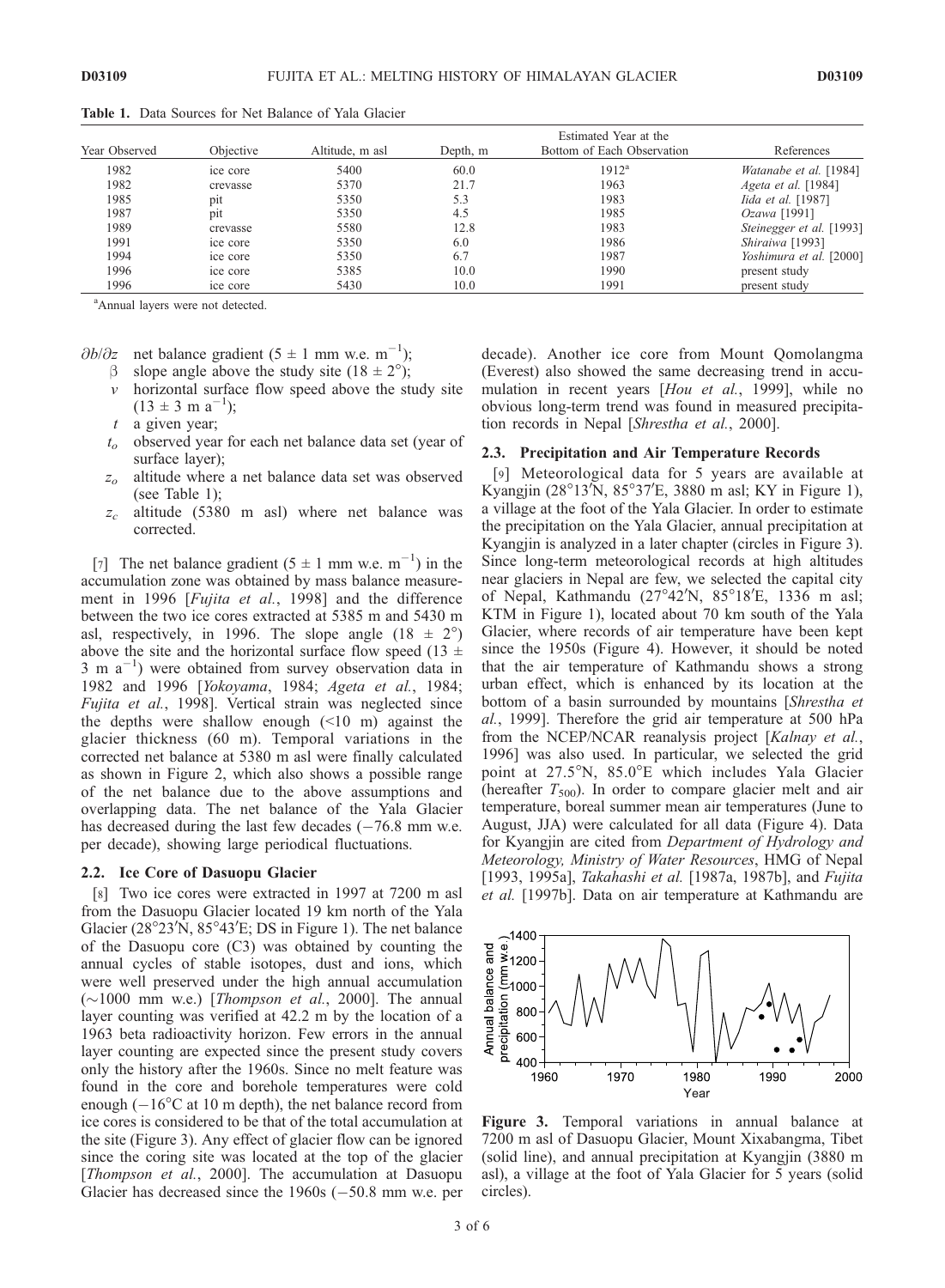

Figure 4. Temporal variations of summer mean air temperatures (June to August, JJA) at Kathmandu ( $T_{\text{KTM}}$ , dashed line) and grid air temperature  $(T_{500}$ , solid line).

cited from Department of Irrigation, Hydrology and Meteorology, Ministry of Food, Agriculture and Irrigation, HMG of Nepal [1977, 1982, 1984, 1986] and Department of Hydrology and Meteorology, Ministry of Water Resources, HMG of Nepal [1988, 1992, 1995b, 1997].

## 3. Accumulation on Yala Glacier

[10] The net balance consists of total accumulation (precipitation as snow) and total ablation (melt and evaporation) in the glacier mass balance. At the study site of the Yala Glacier (5380 m asl), a certain amount of melt was found during previous observations, while no melt feature was found in the ice core from the Dasuopu Glacier. The net balance record of the Yala Glacier, therefore, is most likely affected by variations in both melting condition and precipitation. In contrast, the record of the Dasuopu Glacier is thought to reflect variations only in precipitation [Thompson et al., 2000; Duan and Yao, 2003].

[11] It is necessary to evaluate annual accumulation at the Yala Glacier in order to reconstruct a record of the melting conditions of the glacier. Although it is only a 5-year record, a relation between the precipitation at Kyangjin and the net balance of the Dasuopu Glacier shows a good linear correlation ( $r = 0.92$  with a 95% significance level; Figure 5). Since the steep and complex topography of the Himalayas would strongly affect local precipitation, this kind of comparison should be carefully made even between short distances. Tian et al. [2003] compared the Dasuopu accumulation with recorded precipitation at Nyalam (28°11'N, 85°58'E, 3810 m asl; 33 km southeast from the



Figure 5. Annual precipitation at Kyangjin, Langtang Valley, Nepal Himalayas, versus annual accumulation obtained from ice core at 7200 m asl of Dasuopu Glacier, Tibet. The line is a linear regression line.



Figure 6. Temporal changes in (a) accumulation (thin solid line) and net balance (thin dashed line) and (b) ablation (thin solid line) of Yala Glacier. Three-year running means are drawn for each data with thick lines (gray for accumulation and black for net balance and ablation).

Dasuopu Glacier, NY in Figure 1) for 11 years. The correlation coefficient between them was sufficiently high  $(r = 0.78$  with a 99% significance level). The linear relationship between the accumulation at Dasuopu Glacier and the precipitation at Kyangjin, therefore, seems to be plausible since another independent analysis also showed a linear relationship among precipitations.

[12] Since it had been found that the amount of precipitation at the Yala Glacier, which was measured by tipping bucket during the melting seasons of 1985 and 1996, was about 1.3 times more than that of Kyangjin [Seko, 1987; Fujita et al., 1997b], we finally derived the annual amount of precipitation on Yala Glacier as  $P_{YL} = 1.50 P_{DS} - 425$ . Here,  $P_{YL}$  and  $P_{DS}$  denote the annual amount of precipitation or accumulation at Yala and Dasuopu Glaciers, respectively. Temporal variations in the annual precipitation (accumulation) at Yala Glacier are obtained as shown in Figure 6a (thin solid line). According to the obtained regression lines, the accumulation at Yala Glacier has decreased since the  $1960s$  ( $-76.2$  mm w.e. per decade). The decreasing trends of accumulation at both glaciers suggest that the drastic shrinkage of the Yala Glacier in recent years [*Fujita et al.*, 1998] is attributable not only to warming, but also to decreasing accumulation.

# 4. Melt Index

[13] Since the net balance of Yala Glacier consists of accumulation (solid precipitation) and ablation (melt and evaporation), the effect of any fluctuation in accumulation has to be subtracted from the glacier net balance record in order to extract information with respect to the glacier melting condition only. Meltwater should leave the glacier since firn temperature was confirmed as  $0^{\circ}$ C even at 5380 m asl [Watanabe et al., 1984], whereas it would be refrozen in a cold glacier body if the firn temperature was less than  $0^{\circ}$ C. In addition, an ice layer was formed at the boundary of the summer surface because of autumn cooling [Iida et al., 1987; Kohshima, 1987], and meltwater could be assumed not to infiltrate into the layers formed in the previous years. Even if meltwater had infiltrated through ice layers, the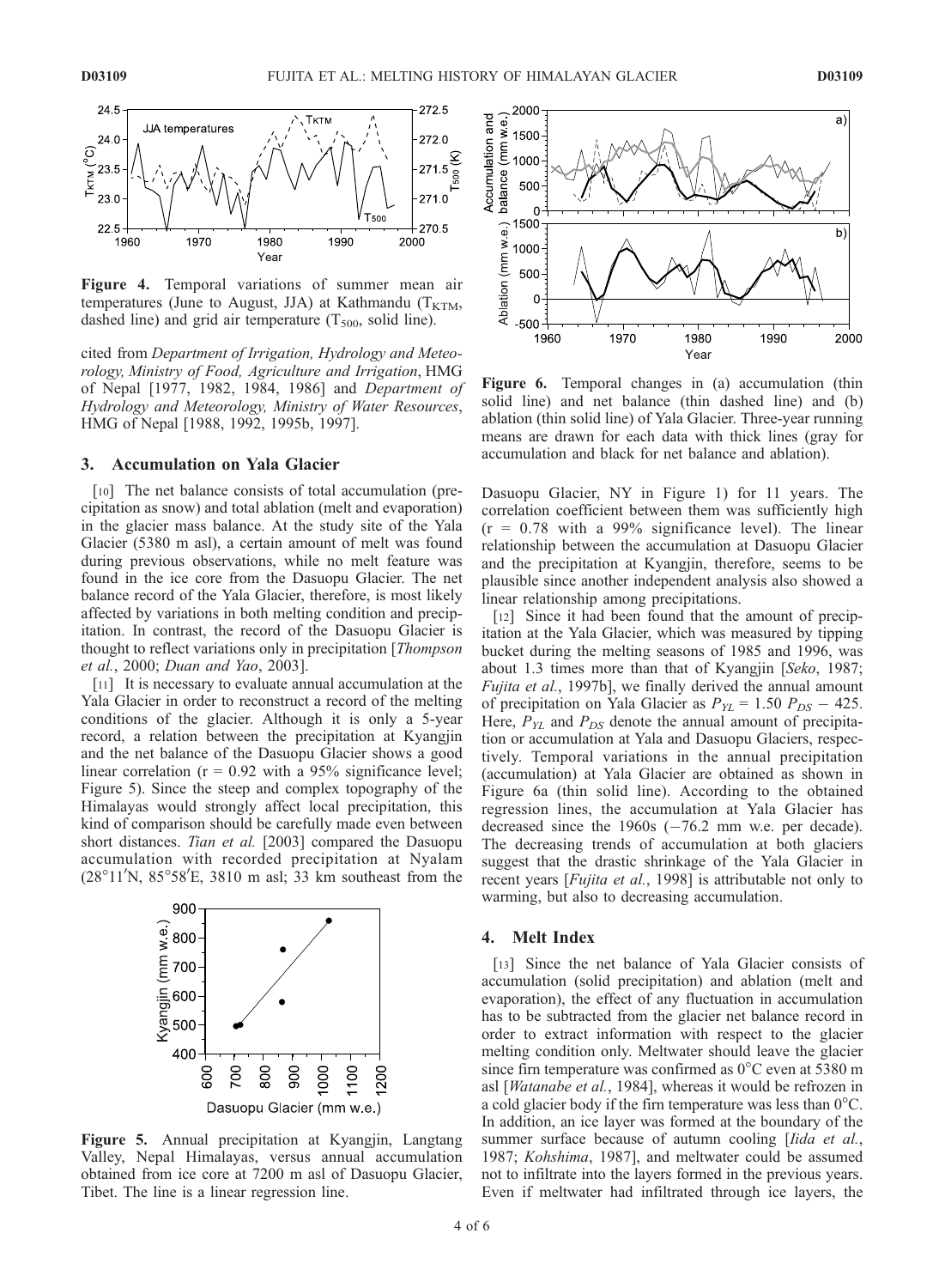

Figure 7. Three-year running mean of normalized anomalies of ablation of Yala Glacier (melt index, thick solid line), and JJA temperatures at Kathmandu ( $T_{\text{KTM}}$ , thin dashed line) and  $T_{500}$  (thin solid line).

effect would be negligible because the water content of snow has not exceeded 5% in the snow pit observations [*Iida et al., 1987; Ozawa, 1991; Fujita et al., 1998*]. The difference between the accumulation and net balance of Yala Glacier, therefore, is considered to be the ablation in every year (Figure 6b). In the figure, interannual fluctuations in the glacier ablation exhibit a decadal cycle with a much greater amplitude (standard deviation is 302 mm w.e.) than in the multidecadal trend  $(-54.7 \text{ mm} \text{ w.e.} \text{ per decade}).$ 

[14] This ablation, however, includes many potential errors derived from dating of annual layers, depth-density relationship, glacier flow correction, and accumulation estimation from the neighboring glacier. The amount of estimated accumulation, in particular, could be controversial because of local topographic effect on precipitation. Nevertheless, if we accept a linear relationship of precipitations between the two sites, Dasuopu and Yala Glaciers, a normalized ablation (the deviation from the mean scaled with its standard deviation) will work as a "melt index." Figure 7 shows the 3-year running mean of the melt index and anomalies of JJA air temperatures at Kathmandu  $(T_{KTM})$ and  $T_{500}$ . Correlation coefficients of air temperatures at  $T_{\text{KTM}}$  $(-0.20)$  and T<sub>500</sub> (+0.19) against the melt index showed less relationship between the melt index and air temperatures. We note a drastic warming in the late 1970s at both  $T_{\text{KTM}}$  and  $T_{500}$ . At  $T_{\text{KTM}}$ , however, high-temperature conditions continued into the 1980s while  $T_{500}$  did not show such conditions after the 1980s. Although the record of  $T_{\text{KTM}}$  is the longest one in Nepal, this figure suggests that the temperature could well be influenced by the urban effect [Shrestha et al., 1999]. In case of  $T_{500}$ , on the other hand, cooling phases appearing in the previous half-period of each decade, however, seem to coincide with the decreasing phase of the melt index. Since glacier melting conditions would be affected not only by air temperature but also by incoming solar radiation, cloud amount and surface albedo, the fluctuation of glacier melting does not always correspond to that of the air temperature on the glacier. In addition, use of reanalysis data in this region, where few observed data contributes to reanalysis, is thought to be somewhat limited [*Wu et al.*, 2005]. Considering these uncertainties in temperatures, therefore, the melt index should provide significant climatic information from a high elevation in the Himalayas, albeit there is less correlation with temperatures. Figure 7 shows

that the melt index has some decadal cycles rather than any long-term trend. This implies that the shrinkage of Yala Glacier since the 1980s could be more affected by the decrease of accumulation.

## 5. Conclusion

[15] Using the two net balances under different conditions (one exposed to melting and the other not), the melt condition of a glacier, namely the ''melt index,'' is extracted with the interannual timescale in the Nepal Himalayas where no long-term meteorological data are available. Although some problems would remain in the accumulation estimation and thus the estimated ablation level would not be without some degree of uncertainty, the melt index should work as a climatic index of glacier melting condition if a linear relationship exists in precipitation between a base site (such as dry ice core, meteorological station and tree ring) and an estimated site. For instance, the melt index should provide more precise information if two ice cores, one from a sufficiently higher elevation and another from a somewhat melting elevation (but higher than equilibrium line altitude), were obtained on one glacier. The melt index established for Yala Glacier showed a decadal fluctuation of great amplitude, a phenomenon that had never been detected in ice core studies in this region to date [e.g., *Yao et al.*, 1996; Thompson et al., 2000]. This periodic fluctuation is also difficult to confirm from instrumental records from the lower elevation sites in Nepal [Shrestha et al., 1999].

[16] Deriving climatic information from ice cores at melting sites in the Arctic region has been attempted, even though the melt could introduce time gaps and remove good seasonal signals [Koerner, 1997]. The distribution of melt layers and the variation of ice texture in ice cores, in particular, have been used as summer temperature proxies. However, no study in the Himalayan ice core has succeeded in reconstructing melting conditions with an interannual timescale. In particular, extracting melt information from two different sites such as performed in this study has never been attempted. Although the accumulation and ablation have been readily distinguished as winter and summer balances in European glaciology, this is not the case in glaciers in a summer monsoon climate, where both accumulation and ablation occur simultaneously during the summer melting season. Separation of accumulation and ablation from the net balance record is thus difficult for Himalayan glaciers. This new method of combining wet and dry core data is a promising approach to obtain temperature information no provided by a good-quality ice core alone in the Himalayas.

[17] **Acknowledgments.** We express our sincere thanks to the staff of the Department of Hydrology and Meteorology, Ministry of Science and Technology, HMG of Nepal. We are very indebted to the people who assisted us in this field observation in Nepal. The critical comments from anonymous reviewers significantly improved this paper. The field research was funded by a Grant-in-Aid for Scientific Research (project 13373006) from the Ministry of Education, Culture, Sports, Science and Technology of Japan (MEXT). The analysis was supported by Dynamics of the Sun-Earth-Life Interactive System G-4, the 21st Century COE Program from MEXT.

#### References

Ageta, Y., H. Iida, and O. Watanabe (1984), Glaciological studies on Yala Glacier in Langtang Himal, in Glacial Studies in Langtang Valley, Report of the Boring Project 1981 – 82 in the Nepal Himalaya, Publ. 2, pp. 41 – 47, Data Cent. for Glacier Res., Jpn. Soc. of Snow and Ice, Tokyo.